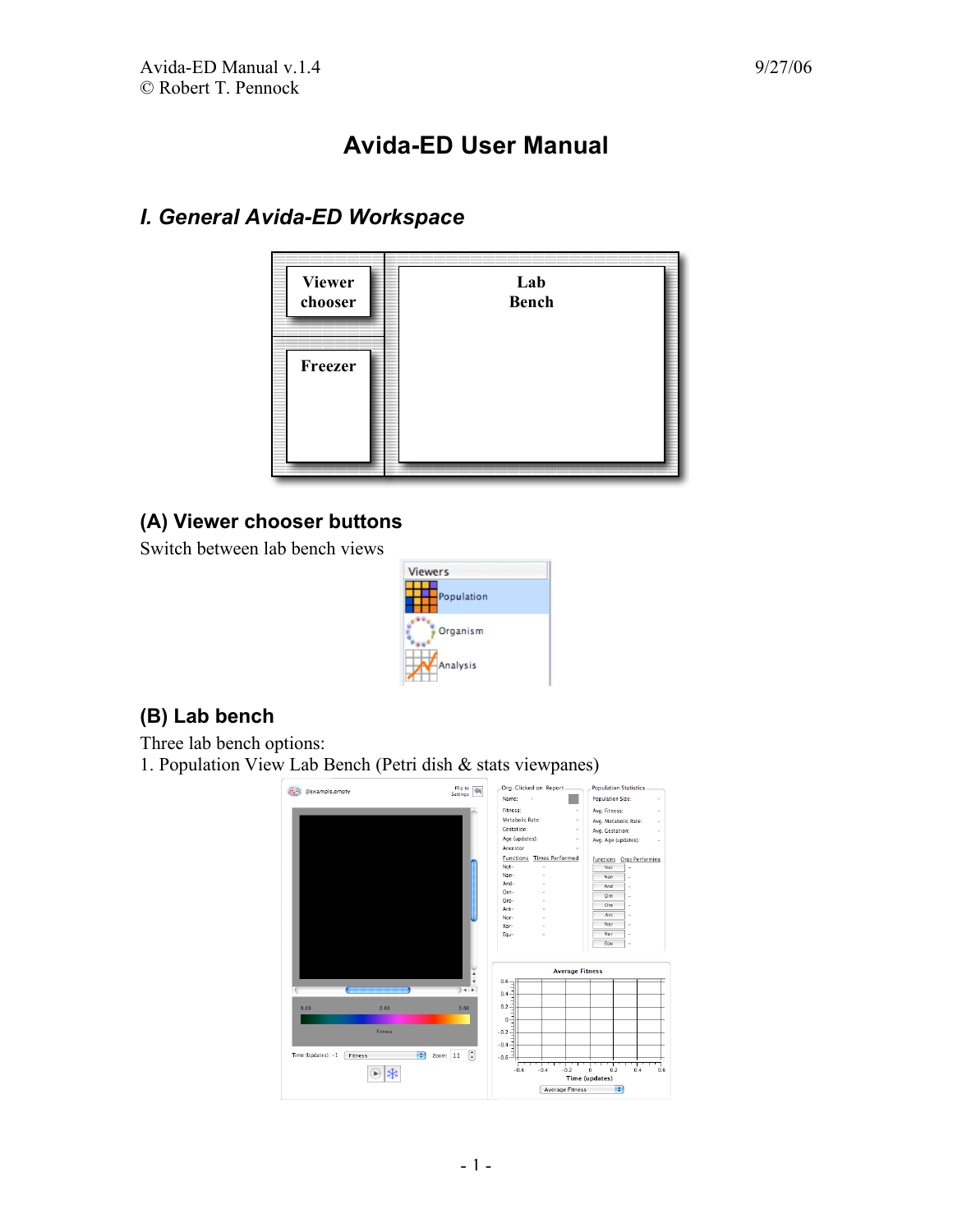2. Organism View Lab Bench (Genetiscope)



3. Analysis View Lab Bench (Data graphing  $\&$  analysis)



## **(C) The Freezer**

- Storage shelves for:
- Empty Petri dishes (environmental settings but no orgs)
- Full Petri dishes (fixed environment settings and frozen orgs)
- Individual organisms removed from a Petri dish



- Drag and drop freezer items to or from an open lab bench.
- Right-click (Ctrl-click) item in freezer to rename, delete, export or open it.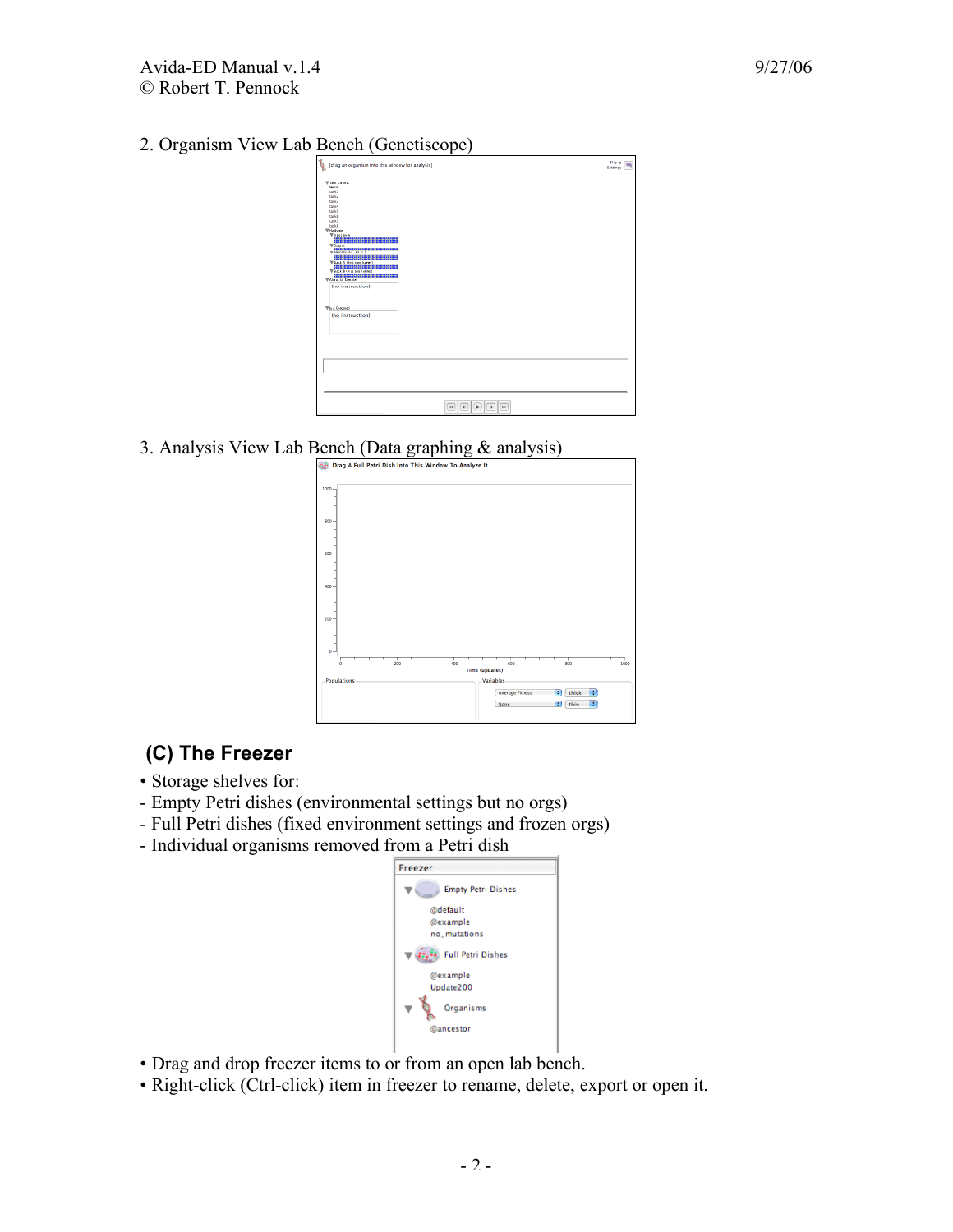# *II. Lab Benches*

# **(1) Petri Dish Bench View (Population & environment settings)**

#### **Functionality**

- Evolve a population in a Petri dish
- Click on an individual organism and observe its stats
- Observe whole population stats in real time
- Graph population stats in real time

## **Basic Controls**

- **Drag** a Petri dish (empty or full) or one or more organisms into the Petri dish bench from the freezer to begin a new run.
- **Flip arrow button**: Switch between Petri dish front view and its environment settings.
- **Save images** of populations in viewer [MENU File -> Save Images]
- **Export** data to comma-delimited file. [MENU File -> Export Analysis]

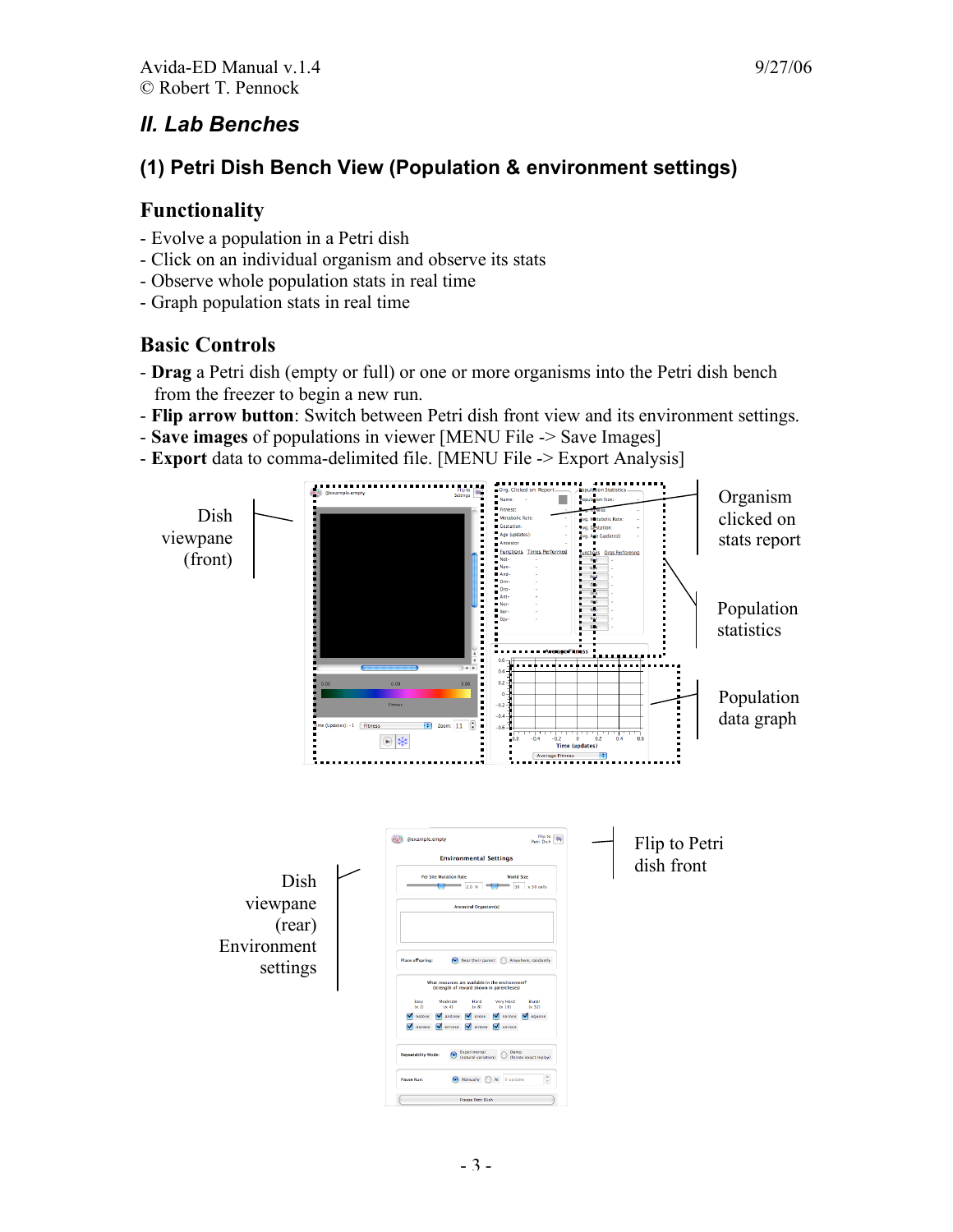

- **Population icon & name**: Drag icon to freezer to save.
- **Flip arrow switch**: Go to environmental settings for this Petri dish.
- **Petri dish grid**: More or less is visible depending upon the size of the grid. Use scroll bars and/or zoom control if grid extends beyond window.
- **Color Scale Legend**: During a run, the color scale will automatically adjust as numbers increase or decrease. ["Scaling" will appear in parentheses.] The spectrum will thus always show relative values, but particular colors will represent different absolute values as a population evolves. *Special colors*: Black indicates an empty cell and white indicates a cell whose value is above the maximum portrayed on the scale (as the scale readjusts to accommodate this new value it will be colored appropriately).
- **Update #** Avida internal time; in number of updates since the beginning of a run.
- **Pull-down menu**: Select a feature of the population to indicate by color. Options: Ancestor, Metabolic Rate, Fitness, Gestation Time, Genome Size.
- **Zoom**: Set the zoom level for the Petri dish
- **Play/pause button**: Starts and temporarily stops a run.
- **Freeze button**: Save the population and/or environmental settings to the freezer.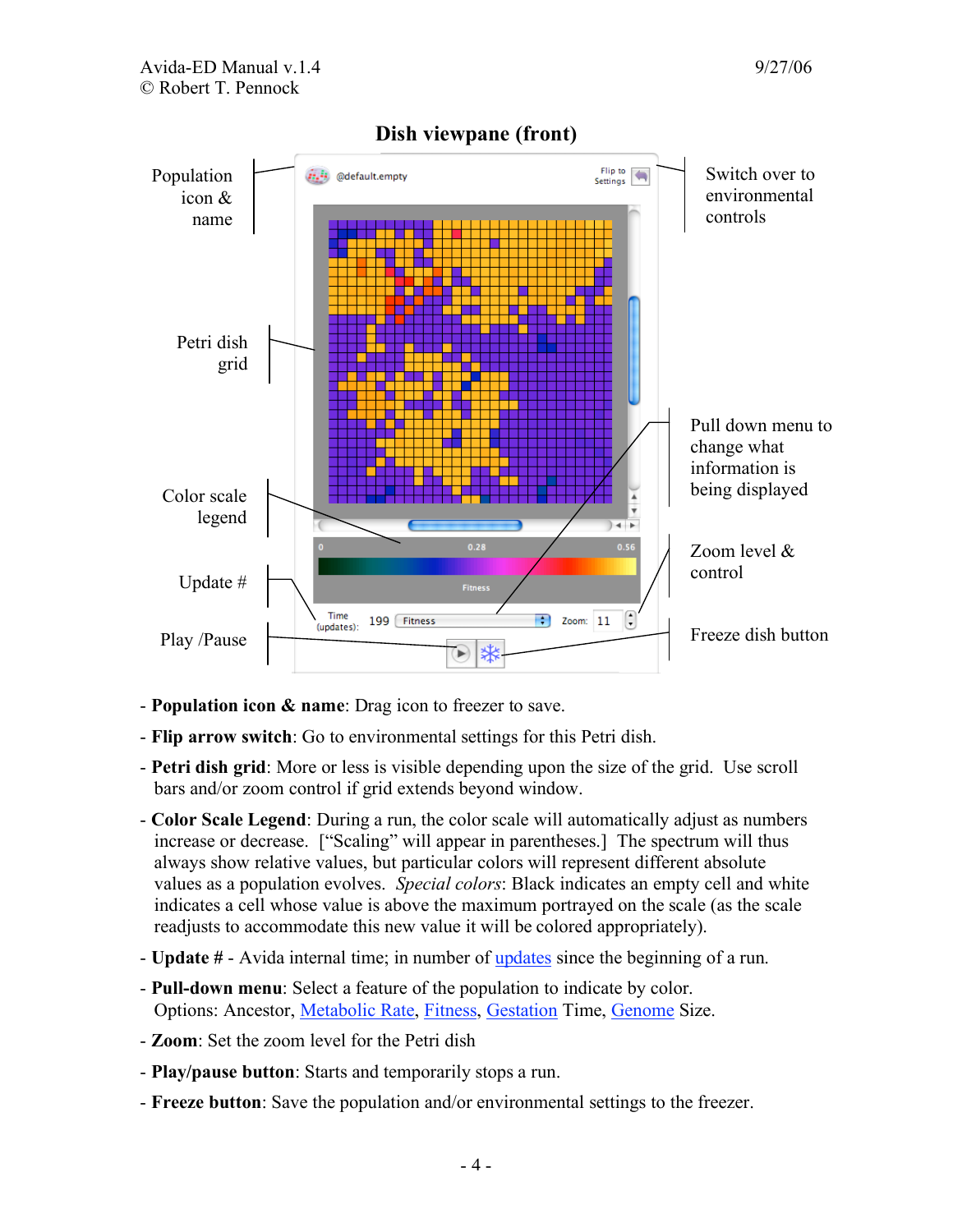#### **Stats viewpanes**

#### *Organism Clicked on Statistics Report*

| Org. Clicked on Report_          |   |           |
|----------------------------------|---|-----------|
| Name: aaalk                      |   |           |
| <b>Fitness:</b>                  |   | 0.50810   |
| Metabolic Rate:                  |   | 94.0      |
| <b>Gestation:</b>                |   | 185       |
| Age (updates):                   |   | 1         |
| Ancestor                         |   | @ancestor |
| <b>Functions</b> Times Performed |   |           |
| Not-                             | n |           |
| Nan+                             | 1 |           |
| $And-$                           | o |           |
| $Orn-$                           | 0 |           |
| $Oro-$                           | 0 |           |
| Ant-                             | o |           |
| Nor-                             | 0 |           |
| Xor-                             | 0 |           |
| Equ-                             | n |           |
|                                  |   |           |
|                                  |   |           |

**Name**: Avida-ED automatically assigns names to new varieties of Avidians as they evolve in a population. The square's color matches the color of the selected Avidian in the current Petri dish grid.

**Basic Statistics**: The following stats related to the selected organism are listed in real time: Fitness, Metabolic Rate, Gestation (instructions), Age (updates).

**Functions list**: Metabolic functions, listed in ascending order of complexity, that the organism may have evolved the ability to perform. If "Times Performed" is "0" the organism has not performed that function yet in this lifetime (or never does). Organisms get more energy (SIPs) if they perform more complex functions.

#### *Population statistics*

Click buttons to highlight orgs in dish that have these phenotypes



Same properties as above, but data is for the population as a whole.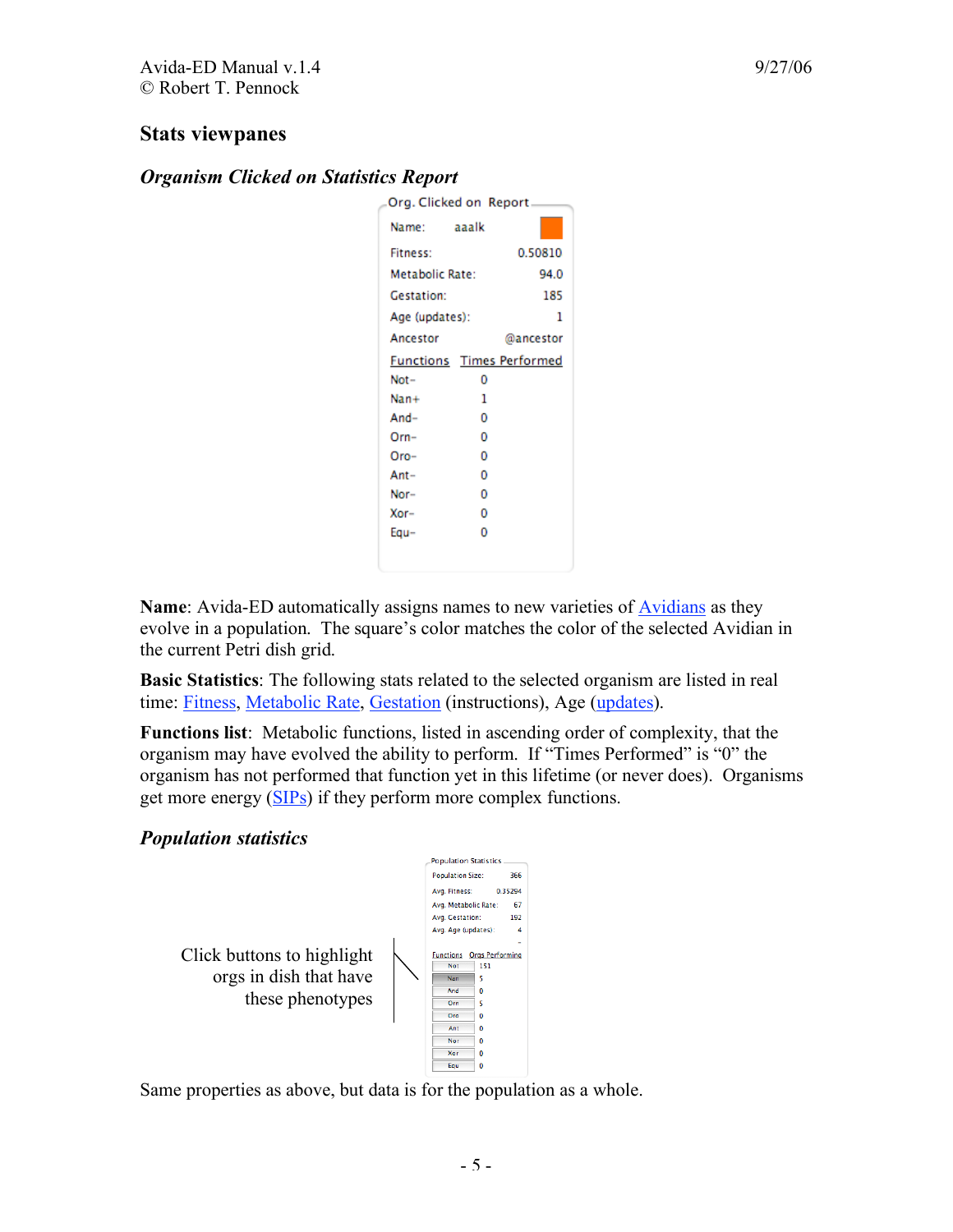#### *Population data graph*



- **Pull down property menu**: Pick the property of the population to graph in real time. Options include: Average Metabolic Rate, Average Fitness, Average Gestation Time, and Number of Organisms in the population.
- **Vertical axis**: Units change depending upon property being graphed. The scale dynamically changes during a run to accommodate the evolving population.
- **Time axis**: Time, in updates, since beginning of run of this population.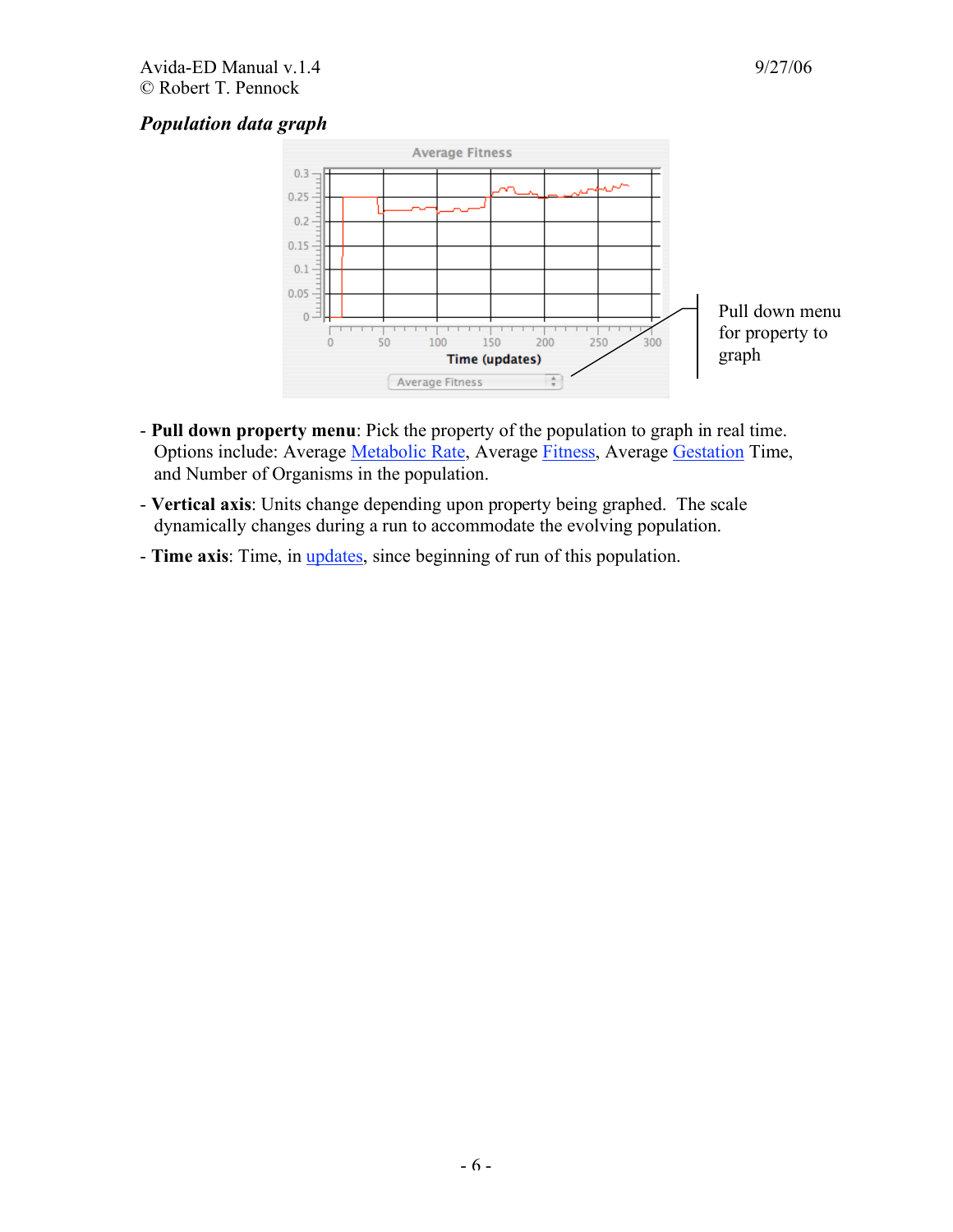#### **Environmental settings & controls**



- **Per site mutation rate**: This rate reflects the percent chance that an instruction is incorrectly copied. So, if the per site mutation rate is 1%, there is a 1% chance that when an instruction is copied, it will end up as any one of the 26 possible instructions (one of which is itself, so it could 'mutate' back to itself). With a 1% per site mutation rate, if 100 instructions are copied one of them will be mutated on average (although this number could be higher or lower in any instance).
- **World size**: Sets the maximum number of Avidians that can exist in the population. The two numbers specify the number of Avidians per row, and per column. So,  $10 \times 10 = a$ population of 100 organisms.
- **Ancestral seed organism(s)**: The organism(s) the population begins from. Drag in or out additional organisms at the beginning of a run.
- **Environmental Resource Settings**: Avidians can receive extra energy if they evolve the ability to "metabolize" nutrients. Here you can set what nutrients are available in the environment.
- **Exact Repeatability**: Many steps in an Avida evolutionary run happen randomly (e.g. what mutations will occur in the genome, into what cell a new organism will be placed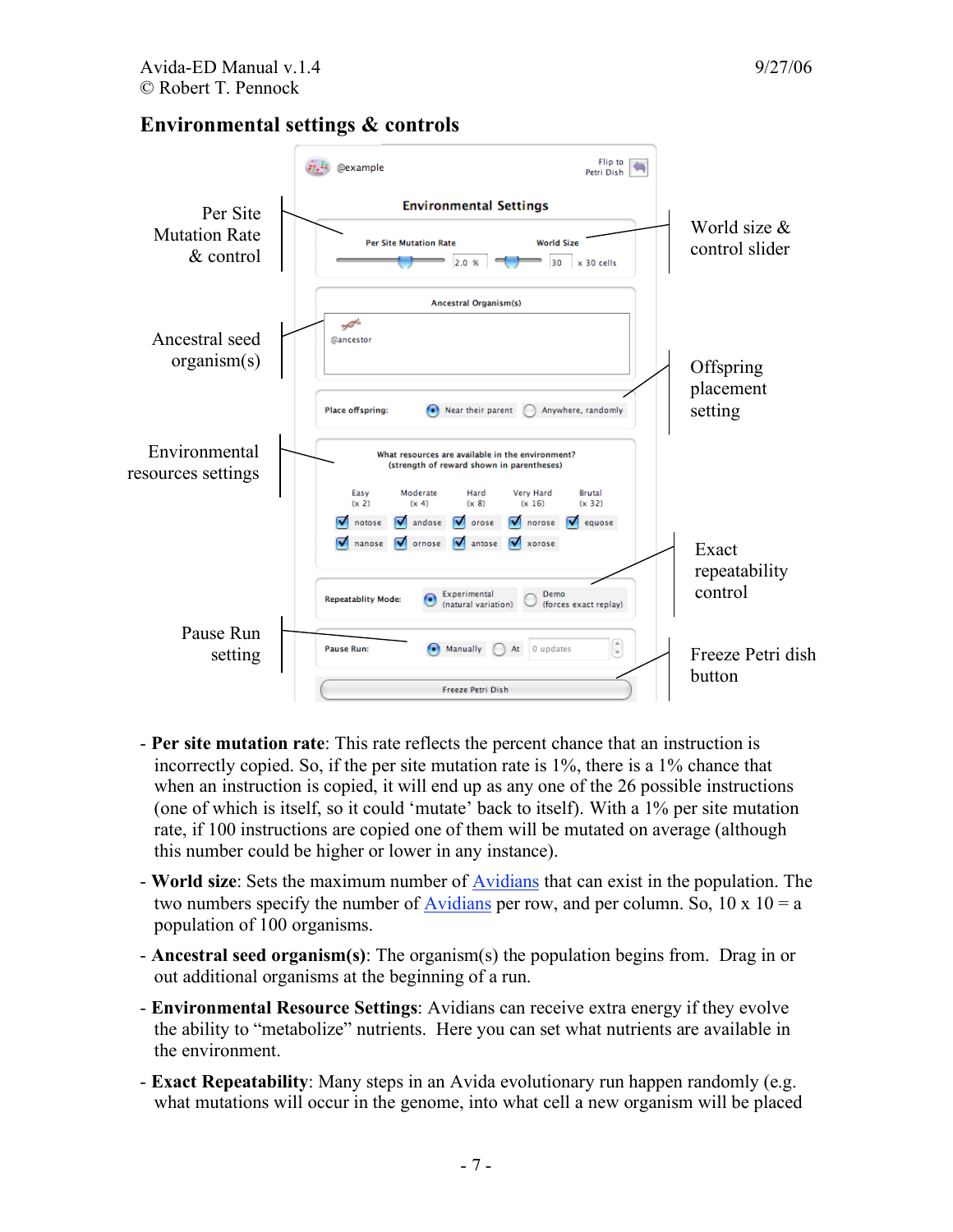at division), so each run will be slightly different even with the same general environmental values, as in nature. This is the default setting. However, if you need to repeat a run (e.g. for a demonstration) you can switch this to exactly replicate the sequence with the same mutations and values.

- **Offspring placement**: When an offspring is born, it can either be placed (at random) in any of the eight cells adjacent to its parent, or anywhere (at random) in the population. If the cell is already occupied the org there is overwritten.
- **Pause Run Manually/Automatically**: If you set a specific number ahead of time, the run will pause when this many updates have passed. If you set the run to stop manually, it will continue indefinitely until it is paused using the button under the Petri dish.
- **Freeze Petri Dish Button**: Push snowflake button to save either just the environmental configuration (by saving an 'empty') Petri dish, or else the environment plus the organisms (by saving a 'full' Petri dish).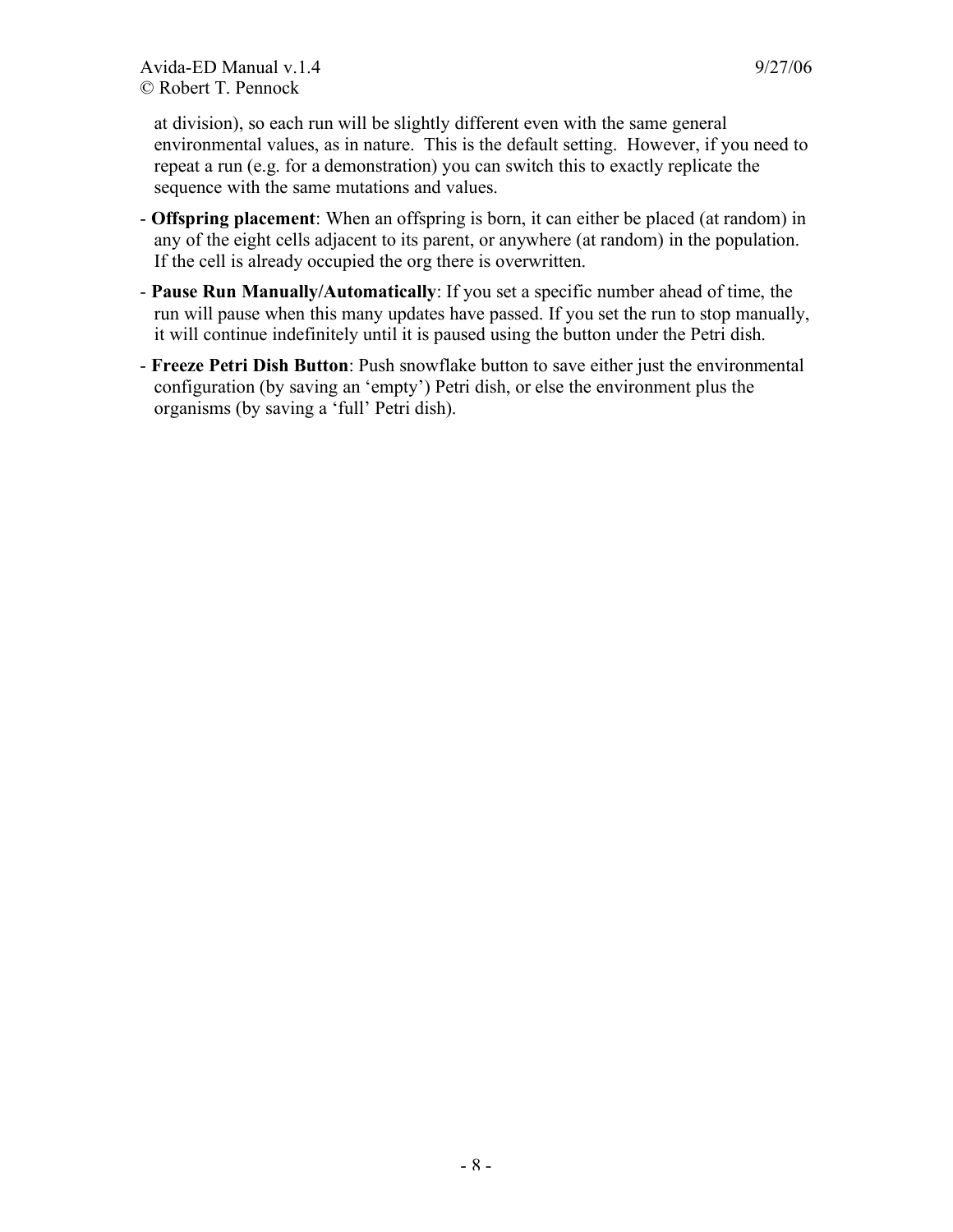# **(2) Genetiscope (Organism genome viewer)**

#### **Functionality**

- Observe the genome of an individual organism.
- Play a movie of the genome instructions' operation.
- Choose how much of the genetic machinery is visible.
- Save viewer images

# **Basic Controls**

- **Drag** an organism from the freezer. (A progress bar will indicate that the organism is being readied for viewing.)
- Press **play/pause** to start/stop the movie of the genome's execution. Use the **scrub bar** to move back and forth in the movie.
- Press **flip arrow** button for the checkbox controls. These toggle on/off which components of the genetic machinery are shown. [*Note: Currently, only the instruction head options are available.*]



- **Organism icon & name**: Name of the organism whose genome is being viewed.
- **Flip arrow switch**: Go to animation settings for the genetic machinery.
- **Scrub bar**: Move forward or backward in the movie after it has rendered.
- **Play/pause button**: Starts and temporarily stops movie.
- **Save images** of orgs in viewer [MENU File -> Save Images]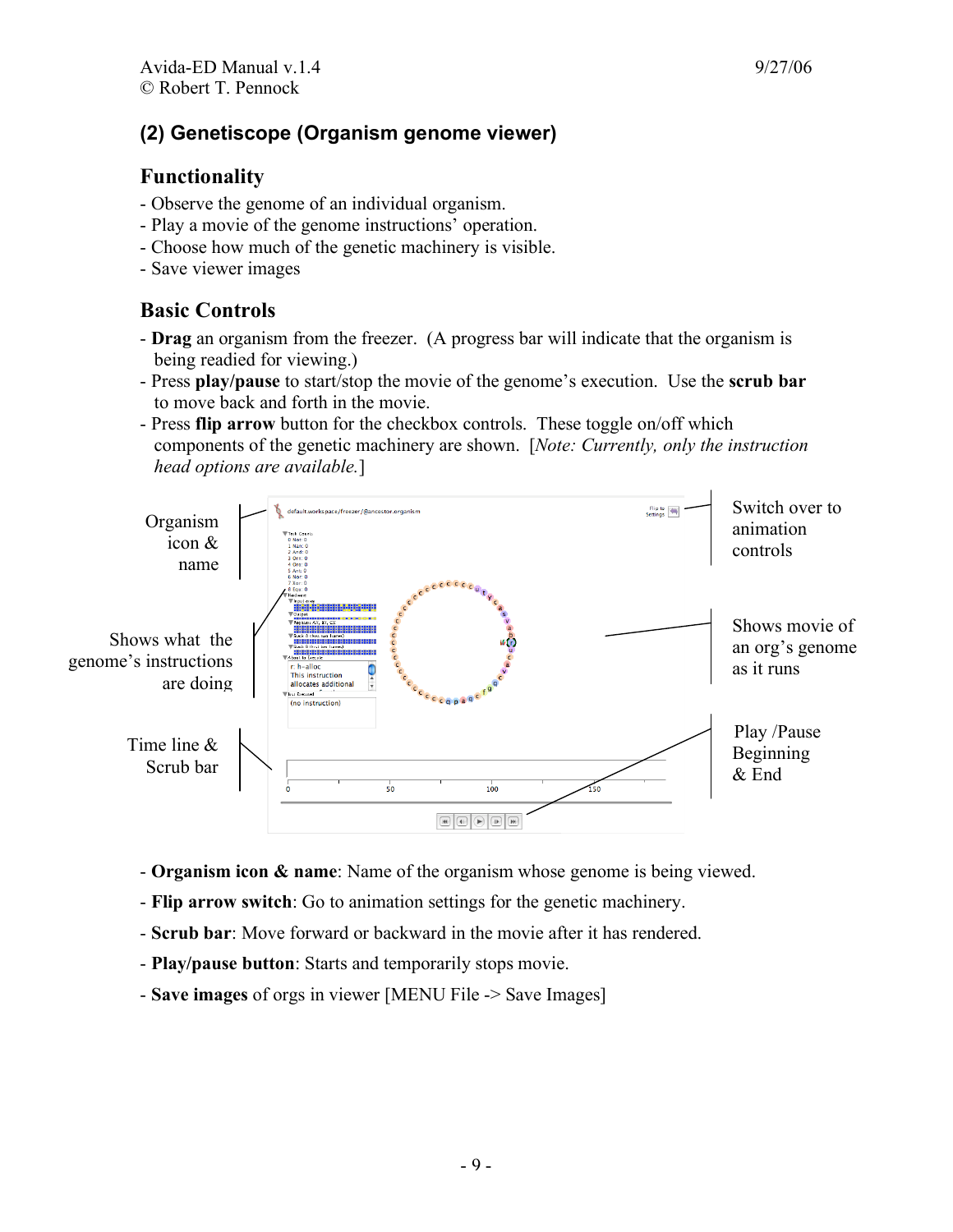# **(3) Analyzer Lab Bench (Data graphing & analysis)**

#### **Functionality**

- Graph one or two data sets from a population.
- Analyze graphed data as a whole or close up in selected sections.

# **Basic Controls**

- **Drag** full Petri dish(s) from the freezer onto the analyzer lab bench.
- Use **pull down menus** to choose what information you wish to graph (you can graph two things at once) and the corresponding color for that information.
- **Click-drag** within the graph to show just that segment.
- **Save images** of graphs [MENU File -> Save Images]
- **Export** data to comma-delimited file. [MENU File -> Export Analysis]

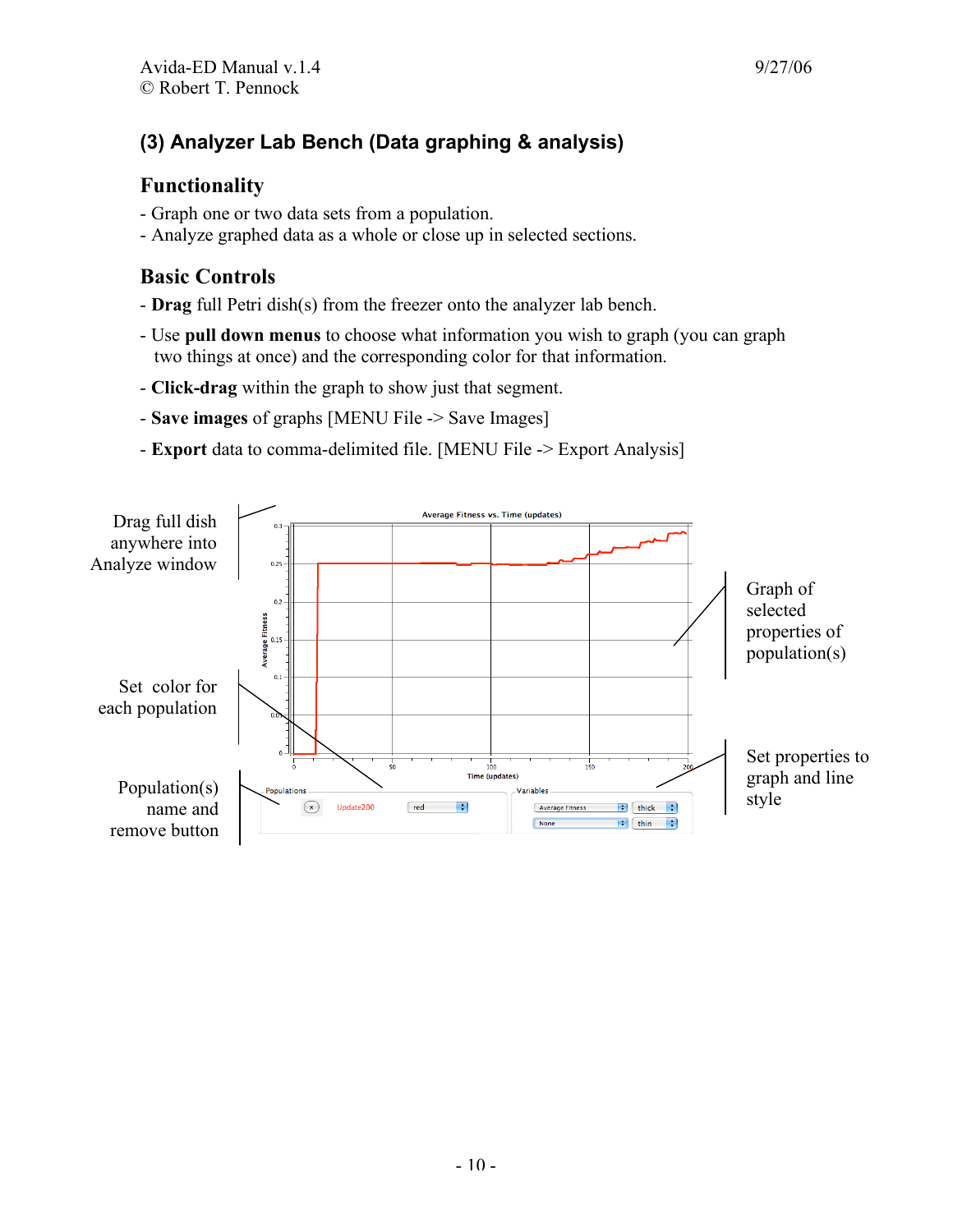# *Glossary*

#### **Avida**

Pronounced Aveeda. From A-life (artificial life) in Spanish (vida = life). Avida is the evolutionary computation engine at the heart of Avida-ED.

#### **Avidian**

Pronounced Ah-vîd-ian. An organism in the Avida environment.

#### **Death**

In Avida-ED, an Avidian will die of "old age" if it does not self-replicate within a given number of instructions, set here as 20 times its genome length. It may die earlier if another Avidian divides and one of the daughter cells is placed by chance onto its spot on the grid, overwriting it.

#### **Fitness**

Metabolic rate divided by gestation time. Holding the environment constant, if organism X has twice the fitness of organism Y, it means that it, on average, X will reproduce twice as fast as Y. This fitness measure is objective, in that it measures non-relative things (metabolic rate and gestation time). It is important to realize that, in terms of natural selection, the fitness of an organism must be compared to the organisms it competes with. An organism with a fitness of .3 will have a selective advantage in a population where every other organism has a fitness of .1, whereas this same organism with a fitness of .3 will be at a selective disadvantage in a population where every other organism has a fitness of 10.

#### **Genome**

This is the genetic code of an Avidian. It consists of a 'string' (list) of instructions comprised of the instruction set. Its biological analogy is an organism's DNA. In Avida-ED the size of the genome is fixed at a length of 50 instructions.

## **Gestation**

The number of instructions it takes for an organism to reproduce.

#### **Instruction Set**

The genome of an Avidian is comprised of a series of simple computer instructions. There are 26 instructions in the basic set. Different instructions are symbolized by the lower-case letters "a" through "z" and by different colored dots in the organism viewer.

#### **Metabolic Functions**

Organisms may gain additional energy by evolving abilities to perform special "metabolic" functions or tasks. These tasks are logic functions performed on either one or two 32-bit numbers. The organism must manipulate these numbers with the instructions in its genome. In Avida-ED there are 9 functions that that may be evolved (not, nand, and, or not, or, and not, neither or, exclusive or, equals). All functions require some